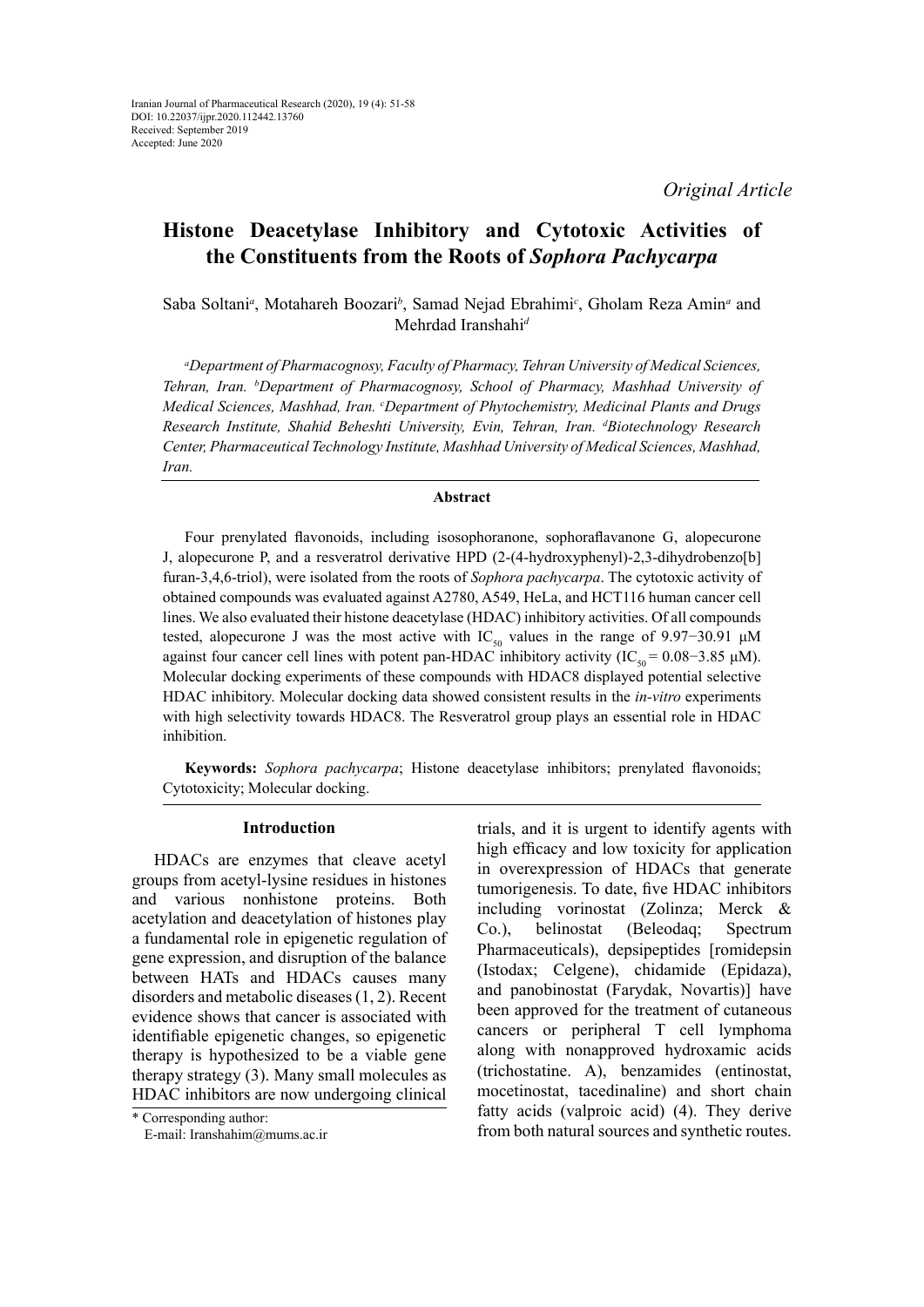However, primary and secondary resistance to these drugs is common, and it is urgent to identify agents with high efficacy and low toxicity (5). There are intense interests in discovering specific inhibitors from an endless natural source of novel chemotypes and pharmacophores against HDACs.

The genus *Sophora* (Papilionaceae) is an abundant source of prenyl flavonoids (6). The roots contained 9–12% (and the root bark 22– 25%) phenolic pigments, flavonoids, steroid glucosides, etc. (7, 8). In 2014, Mousavi and coworkers showed that *S. pachycarpa* extract has a cytotoxic effect on various tumor cell lines via apoptosis induction (9). Based on these findings, *S. pachycarpa* would be a good candidate to search for bioactive components and their application as anti-cancer potential. In our previous study, three known compounds (sophoraflavanone G, alopecurone J and a resveratrol derivative HPD), with one new compound (alopecurone P) were isolated from *S. pachycarpa* root and the mechanism of cytotoxic effect against MCF-7 cell line was investigated (10). In this article, we isolated five compounds and evaluated the cytotoxic effect of these compounds against four different cancer cell lines including human cervical (HeLa), colon (HCT116), ovarian (A2780), and lung (A549) and their inhibitory activities of pan HDAC with the combination of *in silico* methods for evaluating HDAC inhibitory effect.

#### **Experimental**

### *General experimental procedures*

Nuclear magnetic resonance (NMR) spectra were obtained using Bruker AVANCE-300 spectrometer (Bruker, Germany). Chemical shifts are given as  $\delta$  (ppm) using TMS as the internal standard. Semipreparative HPLC was performed on a KNAUER liquid chromatography system with a quaternary pump (Smartline Pump 1000) and a semiprep c18 column (onyx monolithic; 100×10 mm). Diode array detector (Smartline DAD 2800) and EZ Chrom Elite software were used for the detection and processing of data, respectively. Observation of the plates was carried out under UV CAMAG spectrometer (CAMAG instruments, Berlin, Germany)

at 254 nm. Column chromatography was conducted with Si gel 230–400 mesh (Merck, Germany). Analytical TLC was performed on Silica gel 60  $F_{254}$  (Merck, Germany) and preparative TLC was performed on Silica gel 60 GF $_{254}$  (Merck, Germany).

### *Plant material*

The roots of *S. pachycarpa* were collected and identified in April 2015, from Khorasan-Razavi province, the road of karde. A voucher specimen (No. 13247) was deposited in the herbarium of the School of Pharmacy, Mashhad University of Medical Sciences.

#### *Extraction and isolation*

The total plant extract was obtained from the dried and milled roots of *Sophora pachycarpa* (500 g) with MeOH (for three days per extraction) using the maceration method at ambient temperature. The combined extracts were concentrated to dryness under vacuum pressure to afford 50 g of a brown residue. A part of the extract  $(35 \text{ g})$  was subjected to silica gel chromatography (230– 400 mesh,  $55 \times 5$  cm) using petroleum etherethyl acetate and ethyl acetate–methanol [(1:0 to 0:1 and 1:1, 0:1,  $v/v \rightarrow 2L$ ] as a gradient solvent system to give ten fractions (Fr. 1–10). Fraction 4 was further purified by PTLC to give 1 (5 mg, Rf 0.33) using chloroform/ methanol (3:0.5) system to yield a yellow powder. Other compounds (2-5) were isolated as previously described (10) using Sephadex LH-20 (25-100 μm, Fluka) CC (MeOH) and high-performance semi-preparative liquid chromatography with a gradient of MeOH– H2 O (20:80, v/v) on an Onyx monolithic semi-prep C18 (100  $\times$  10 mm) column. The structures of the compounds were confirmed by comparison of <sup>1</sup>H-and <sup>13</sup>C-NMR spectra with those of previous reports (10-14).

### *Cancer cell lines*

 Human cervical (HeLa), colon (HCT116), ovarian (A2780), and lung (A549) cancer cells, obtained from Biotechnology laboratory stocks, Biotechnology research center (Mashhad, Iran) and National Cell Bank of Iran (NCBI), Pasteur Institute of Iran, Tehran (Iran).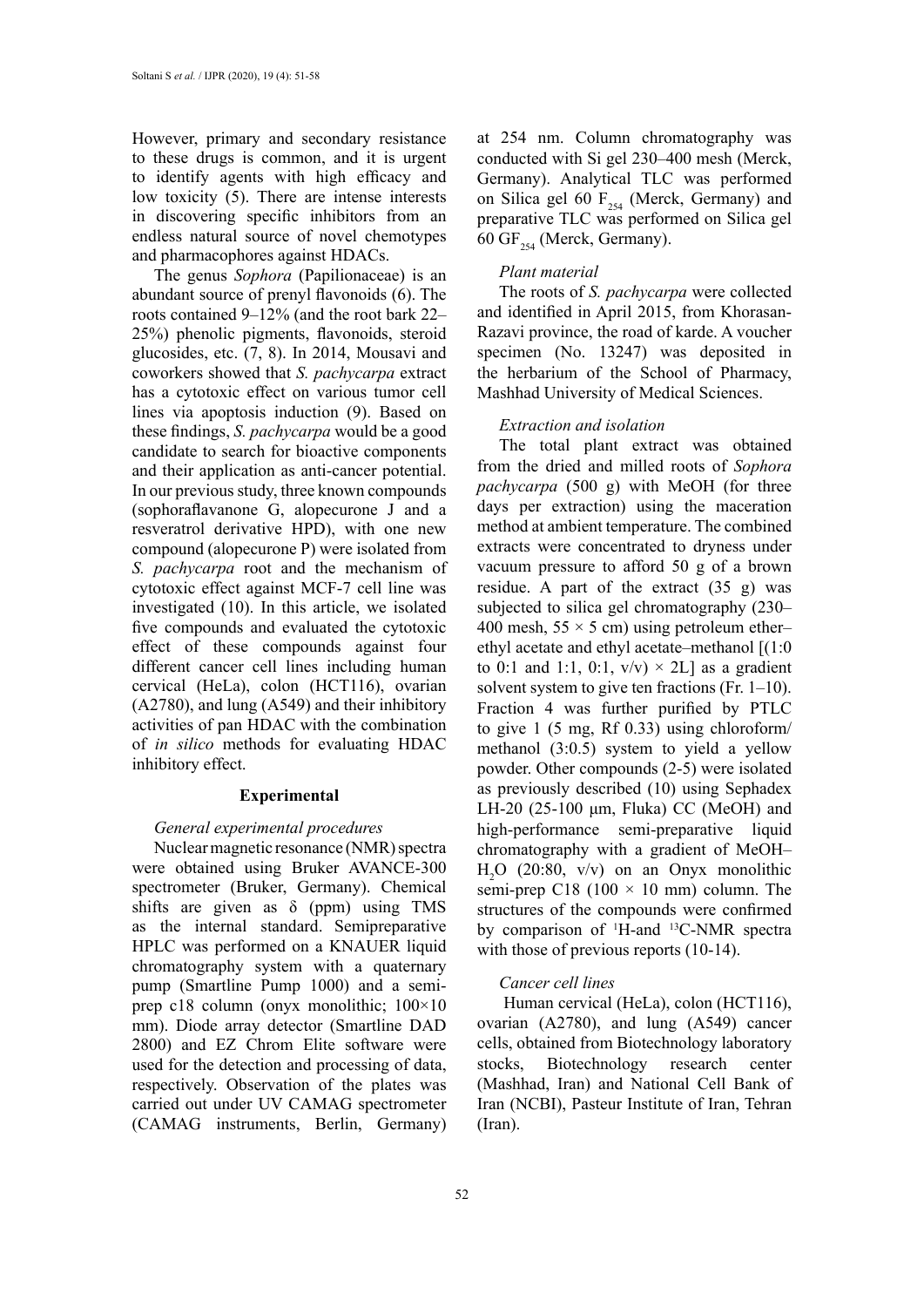### *Cytotoxic assay*

Compounds 1-5 were tested against HeLa, HCT116, A2780and A549 human cancer cell lines using a nonfluorescent substrate, AlamarBlue® (BioSource Invitrogen, Paisely, UK) and subjected to cell viability assay as described with some modification (15). The cell lines were cultured in RPMI-1640 medium (Cambrex Bioscience) supplemented with 10% fetal bovine serum (FBS), and 1% penicillin/ streptomycin at 37 °C in an atmosphere of 95%  $O_2$  and 5%  $CO_2$ . The cells were seeded in 96-well microplates  $(1 \times 10^4 \text{ cells}/100 \text{ }\mu\text{L})$ in each well) and cultivated for 24 h before the addition of test compounds. Three wells for each concentration were seeded and triplicate plates were used. The test compounds were dissolved in dimethyl sulfoxide (the final amount of DMSO per well was maintained at 0.1%V/V) and their concentrations adjusted to 100, 50, 25, 12.5, 6.25 μM through dilution with the growth medium. Then, the cells were incubated with the different concentrations of the test compounds, positive control and cell culture medium alone as a negative control for 48 h. After that, 10 μL of alamarBlue® reagent was added to the attached cells and incubated for another four hour. The absorbance was measured at 600 nm using an ELISA microplate reader (Epoch; Bio Tek, Winooski, VT, USA), and the percent viability of the cells was investigated relative to the negative control that was exposed to the culture medium without compounds of the plant. Then,  $IC_{50}$ values were calculated by nonlinear regression analysis using GraphPad Prism (Version 6.0) software. The positive control was vorinostat (purity  $\geq$  98%; Sigma-Aldrich, USA).

## *Whole-cell HDAC inhibition assay*

The cellular HDAC assay was based on an assay published by Marek *et al*. (16). HCT116 and HeLa human cancer cell lines were seeded in 96-well tissue culture microplates ( $1.5 \times 10^4$ ) cells/90 µL culture medium in each well). After 24 h, the cells were incubated for 18 h with increasing concentrations of test compounds, vorinostat as positive control and cell culture medium alone as a negative control. The test compounds were dissolved in dimethyl sulfoxide (the final amount of DMSO/well was maintained at 0.1% V/V) and their concentrations adjusted to 70, 40, 20, 5, 1 μM through dilution with the growth medium. The reaction was started by adding 10 µL of 3 mM Boc-Lys (ε-Ac)-AMC (Bachem, Switzerland) to each well at a final concentration of 0.3 mM. The cells were incubated with the Boc-Lys (ε-Ac)-AMC for 3 h under cell culture conditions. After this incubation,  $100 \mu L/well$ of stop solution (25 mM Tris-HCl (pH 8), 137 mM NaCl, 2.7 mM KCl, 1 mM MgCl<sub>2</sub>, 1% NP40, 2.0 mg/mL trypsin, 10 µM vorinostat) was added and the mixture was treated for three hour under cell culture conditions. The final volume of the assay is  $210 \mu L$  in all the wells. After that, the solution was transferred into a black 96-well microplate with flat clear bottom and fluorescence intensity was detected at an excitation of 360 nm and emission of 470 nm in a NOVO star microplate reader (BMGLabTech, Offenburg, Germany).

#### *Trypsin inhibitory assay*

Trypsin inhibition assay was carried out according to the method of Zwick *et al*. (17). Reactions were carried out in 96-well microplates in triplicate. 2.0 mg/mL trypsin was dissolved in assay buffer (25 mM Tris at pH 8.0 adjusted with HCl, 137 mM NaCl, 2.7 mM KCl, 1 mM  $MgCl<sub>2</sub>$ ) with vorinostat (10 μM) and added to each microplate well, except for blanks. Test compounds were diluted in DMSO and added at a final concentration of 70 μM (1% DMSO) in each well. The reaction was initiated by the addition of BOC-Lys-AMC substrate (Bachem, Switzerland). The plate was then incubated at 25 °C for 45 min. Trypsin inhibition was calculated by comparing the amount of deacetylated substrate between control and test samples. The relative amounts of deacetylated substrate were obtained by fluorescence reading with excitation at 360 nm and emission at 470 nm. Caffeic acid was used as a positive control.

#### *Molecular docking studies*

The crystal structures of HDAC8 [PDB entry code: 1T64] was obtained from the Protein Data Bank (PDB). The co-crystallized ligands, all water and non-interacting ions were removed from the receptor. Then all missing hydrogens and sidechain atoms were added. In the next step, Gasteiger charges were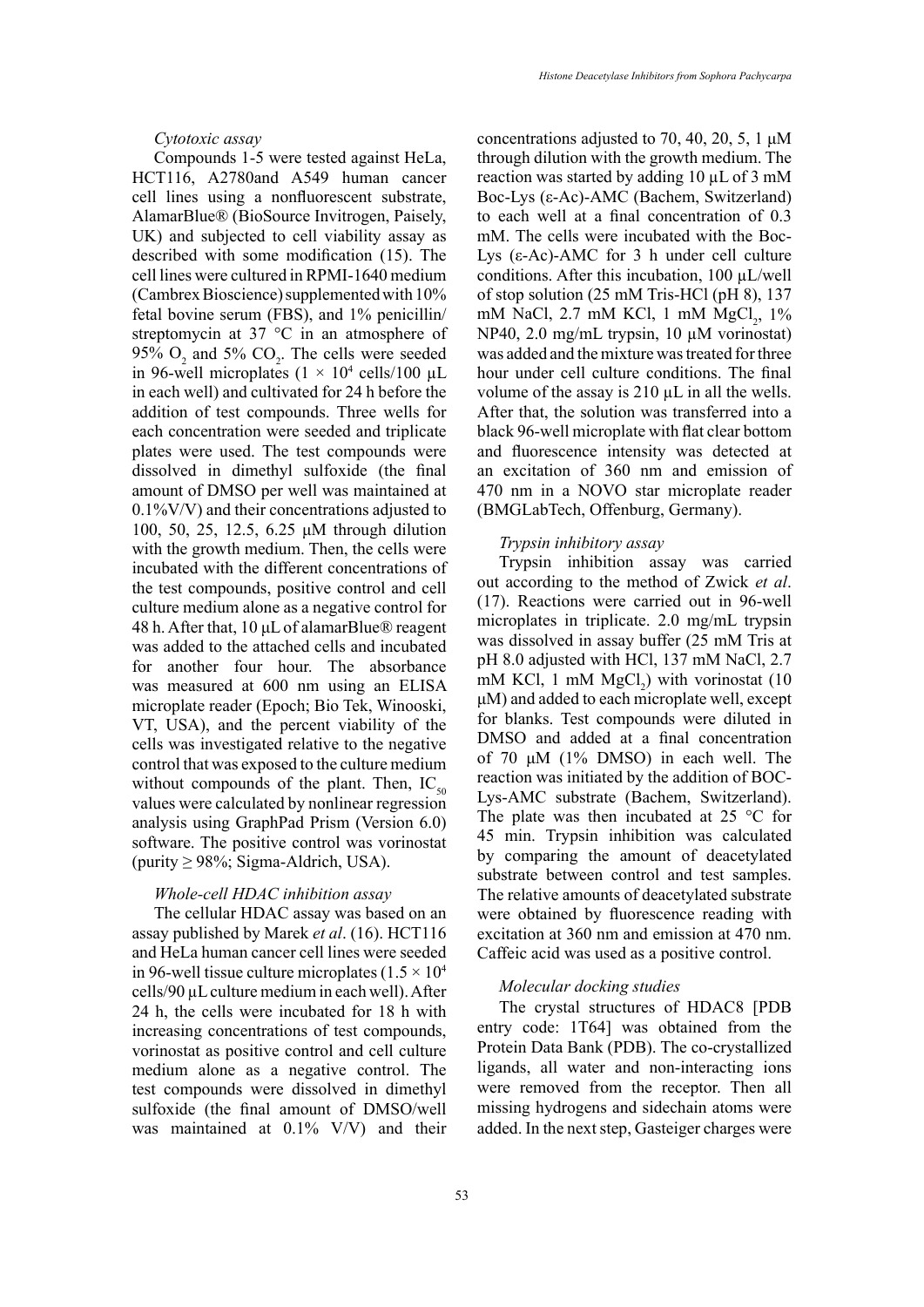calculated for the system. In the final step, by using OPLS3, the receptor was minimized and optimized. The active site of HDAC8 was defined as 10.0 Å radius circles around cocrystal ligand (trichostatin A). Other docking parameters utilized in the program were kept default. For ligand setup, these ligands were optimized with the OPLS3 (Optimized Potential for Liquid Simulations) level. Molecular docking studies were performed with XP module of Glide (Schrödinger LLC, New York). Visualizing was performed by chimera (18). The prediction of drug like properties was carried out using QikProp and pharmaceutical parameters about oral bioavailability were reported.

### **Results**

The MeOH extract of the roots of *S. pachycarpa* was subjected to silica gel column chromatography. Earlier fractions (Fr.4, 6) were further purified by the preparative thin-layer chromatography (PTLC) to obtain isosophoranone (**1**) and a lavandulyl flavanone, sophoraflavanone G (**2**) (13, 19). Purification of Fr. 8 through Sephadex LH-20 gave a resveratrol derivative HPD (2-(4-hydroxyphenyl)-2, 3-dihydrobenzo [b] furan-3, 4, 6-triol) (**3**); and further purification by semipreparative RP-HPLC gave two flavanone stilbenes, alopecurone J and P (**4**, **5**) (10, 11, 14). The structures of 1-5 were identified by comparing their spectroscopic data with the literature (Figure 1).

As in our previous study (20), the antiproliferative activity of the compounds (**1-5**) was evaluated against human cancer cell lines (HeLa, HCT116, A2780 and A549) by AlamarBlue® assay (Table 1).

The 50% inhibitory concentration  $(IC_{50})$ values were in the range of 9.97-76.54 μM against all cell lines. The data suggested that test compounds had selective cytotoxic activity against the cancer cell lines. Of all compounds tested, alopecurone J (4) was the most active with  $IC_{50}$  values in the range of 9.97−30.91 μM against four cancer cell lines. Since the isolated compounds showed more cytotoxic effects in human colon cancer HCT116 and human cervical HeLa cell lines in comparison to other cell lines, *in-vitro* HDAC inhibitory activity of the compounds **1-5** were also evaluated on these two cell



**Figure 1.** Structures of isosophoranone (1), sophoraflavanone G (2), 2-(4-hydroxyphenyl)-2,3-dihydrobenzo[b]furan-3,4,6-triol (3), alopecurone J  $(4)$  and alopecurone P $(5)$ .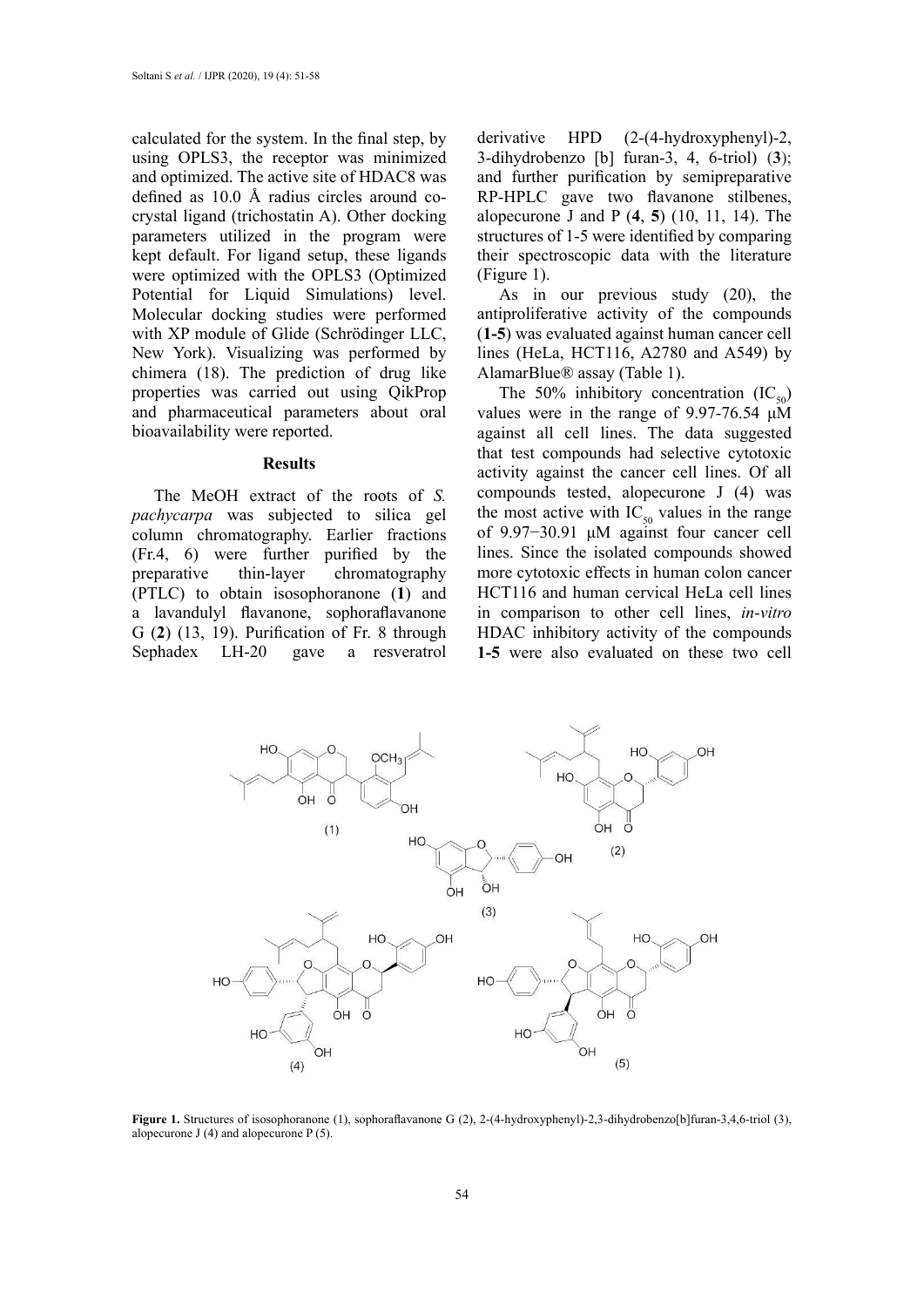lines in comparison with vorinostat as the reference drug (Table 1). Alopecurone J (4) was the most potent HDAC inhibitor with IC<sub>50</sub> values of 0.08 and 3.85  $\mu$ M against HCT116 and HeLa cells, respectively which were comparable to that of vorinostat  $(IC_{50})$  $= 0.05$  in HCT116 and 0.06 in HeLa). Since, these results could be affected by peptidase inhibitory activity of the test compounds and because there are already numerous natural products, known to inhibit trypsin we analyzed the compounds by an *in-vitro* trypsin inhibition assay (21, 22). According to this assay, none of the compounds show a trypsin inhibitory or fluorescence-based assay that reflecting real HDAC inhibitory activity of compounds. Furthermore, Lipinski's rule of 5 is a rule in drug discovery that evaluate druglikeness properties of chemical compounds. These molecular properties are important for drug's pharmacokinetics including absorption, distribution, metabolism and excretion (ADEM). Based on Lipinski's rule, a drug molecule should have a molecular mass less

than 500 daltons, maximum 5 Hydrogen bond donors, maximum 10 hydrogen bond acceptor, and log P (octanol/water partition coefficient) not greater than 5. If a compound has more than two violations of these criteria, probably it would not be orally active (23, 24). The number of the rotatable bonds is a simple parameter that measures molecular flexibility. This parameter is a good descriptor of oral bioavailability (25). Molecular polar surface area (PSA) is a good factor that characterized drug absorption and blood-brain barrier penetration (26). The results of our analysis showed that the tested compounds passed four criteria of Lipinski rule. The molecular docking is the most frequently computational method in structure-based drug discovery, due to its ability to predict the mode of interaction of ligands to active sites of proteins. Drug-like properties and docking scores of compounds **1-5** with HDAC8 are shown in Table 2 Among these, compound **4** possess similar negative binding energy (8.7 kcal/mol) to positive control (vorinostat−8.6 kcal/mol).

**Table 1.** Cytotoxic and HDAC inhibition IC50s (μM) of compounds **1-5** and vorinostat against human colon cancer (HCT116), human cervical (HeLa), lung (A549) and ovarian cancer (A2780) cell lines.

| Compound       |       | <b>Cytotoxicity IC<sub>50</sub></b> | <b>HDAC</b> inhibition |       |      |               |
|----------------|-------|-------------------------------------|------------------------|-------|------|---------------|
|                | HeLa  | <b>HCT116</b>                       | A2780                  | A549  | Hela | <b>HCT116</b> |
| 1              | 43.16 | 39.27                               | 49.27                  | 53.45 | 34.7 | 26.46         |
| 2              | 44.22 | 54.44                               | 65.53                  | 72.50 | >70  | >70           |
| 3              | 69.42 | 53.96                               | >100                   | 76.54 | >70  | >70           |
| $\overline{4}$ | 9.97  | 17.96                               | 21.90                  | 30.91 | 3.85 | 0.08          |
| 5              | 52.57 | 48.44                               | 69.01                  | 54.89 | 24.9 | 22.18         |
| Vorinostat     | 2.43  | 2.98                                | 8.02                   | 6.83  | 0.06 | 0.05          |

| cLogP | H-donor        | H-acceptor | <b>PSA</b> | <b>MW</b> | Number of<br>rotatable<br>bonds | Docking<br>energy |
|-------|----------------|------------|------------|-----------|---------------------------------|-------------------|
| 4.772 | $\overline{2}$ | 4.75       | 88.406     | 438.519   | 5                               | $-5.600$          |
| 3.959 | 3              | 4.75       | 106.285    | 424.493   | 6                               | $-6.900$          |
| 0.737 | 5              | 4.7        | 91.771     | 260.246   | 1                               | $-7.463$          |
| 5.169 | 5              | $\tau$     | 156.443    | 650.724   | 8                               | $-8.743$          |
| 4.24  | $\overline{4}$ | $\tau$     | 163.022    | 582.606   | 5                               | $-7.346$          |
| 0.415 | 3              | 6.7        | 103.595    | 264.324   | 10                              | $-8.646$          |
|       |                |            |            |           |                                 |                   |

**Table 2.** Drug likeness properties of the 1-5 compound and docking energy.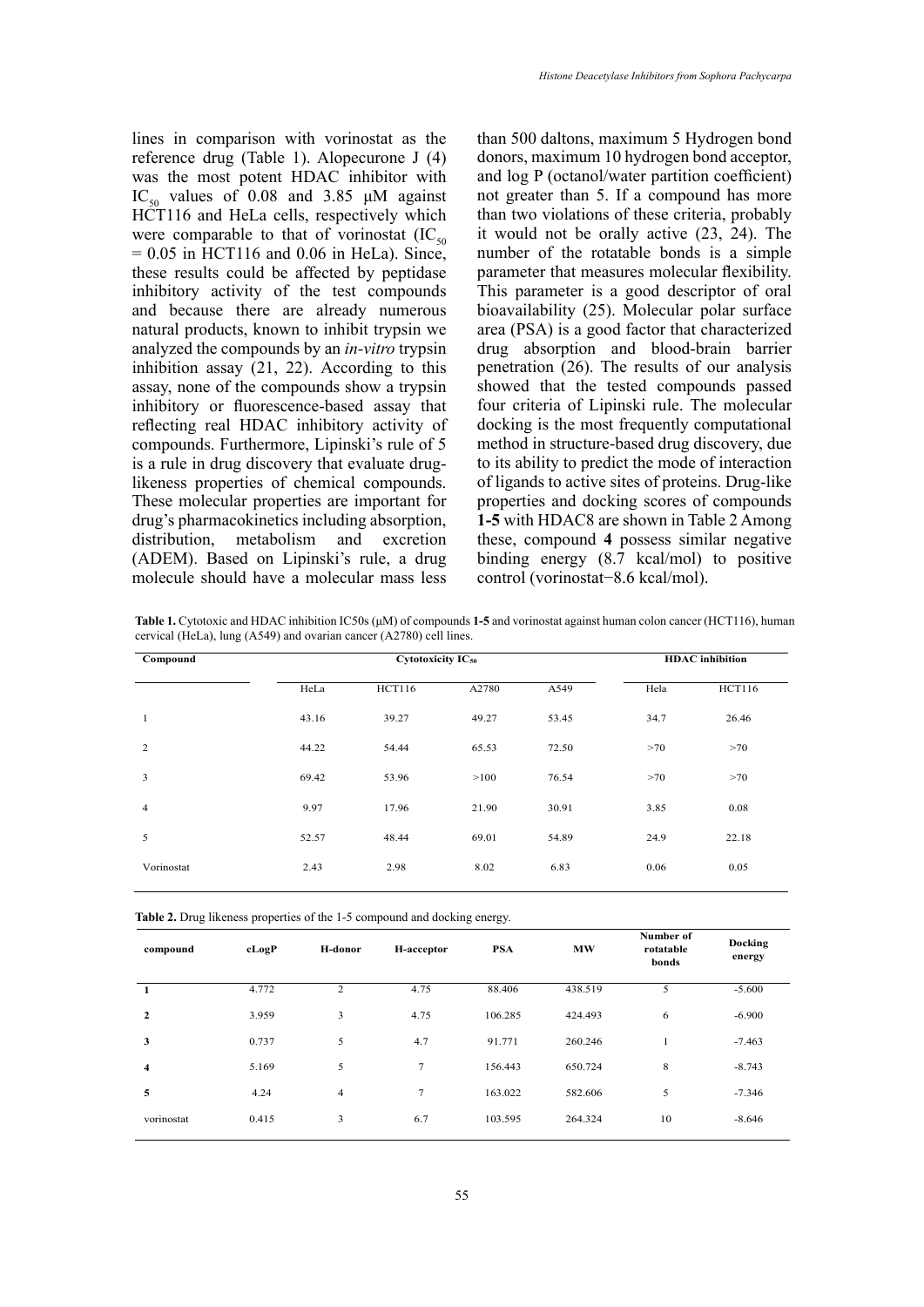#### **Discussion**

Based on these biological results, it can be concluded that prenylated flavonoids may play a pivotal role in the cytotoxic<br>activity of  $S$  *pachycarpa*. Shirataki activity of *S* .pachycarpa. and coworkers have previously reported that isoprenoid substituted flavonoids induced apoptotic cell death and introduction of lavandulyl group at A ring enhanced cytotoxicity significantly (27). In alopecurone J, resveratrol is condensed to the A-ring of the flavanone (Figure 1), A-ring additionally bears an 8-C-lavandulyl substituent, and the B-ring is 2', 4'-dioxygenated. In a study by Kang and colleagues, results demonstrated that the lavandulyl side-chain was essential for the activity of the flavonoids isolated from *S. flavescens,* which may be used as cancer chemotherapeutic and chemopreventive agents (28). In 2004, a research group investigated 11 isoflavonoids from *Sophora* species for their cytotoxic activity against two human tumor cell lines and the results showed that compounds with 2 isoprenyl groups (one in A-ring and the other in B-ring), such as isosophoranone possessed relatively higher cytotoxic activity (27, 29). The results of HDAC inhibition assay suggested that bulky hydrophobic group (1avandulyl) on A-ring

and hydroxyls or a 2, 4-dihydroxybenzoyl moiety as hydrophilic group on B-ring might markedly enhance their binding affinity with cell membrane.

These computational results complied with the experimental values, and persuaded investigation of interactions between compound **4** and HDAC8 in detail. According to the experimental test alopecorune J (4) was the most potent HDAC inhibitor among the tested compounds as well as vorinostat. Molecular docking study shows that resveratrol group in compound **4** takes hydrophobic interactions with HDAC8 amino acids, such as Phe 152, His 143. Furthermore, hydroxyl moiety of this residue has metal coordination with ZN that plays vital roles in protein inhibition (Figures 2, 3).

These results are in agreement with those observed from the native ligand trichostatin A (co-crystallized ligand in RCSB Protein Data Bank) with common residues of Phe152, Asp101, Trp141, His142, Met247. In conclusion, alopecurone J (4) was the best HDAC inhibitor among the isolated compounds. Molecular modeling study demonstrated that the resveratrol group played a vital role in HDAC inhibition through the hydrogen bond and metal coordination to zinc ion.



**Figure 2.** Docking model structure of compound **4** into the active site of HDAC8 protein binding pocket.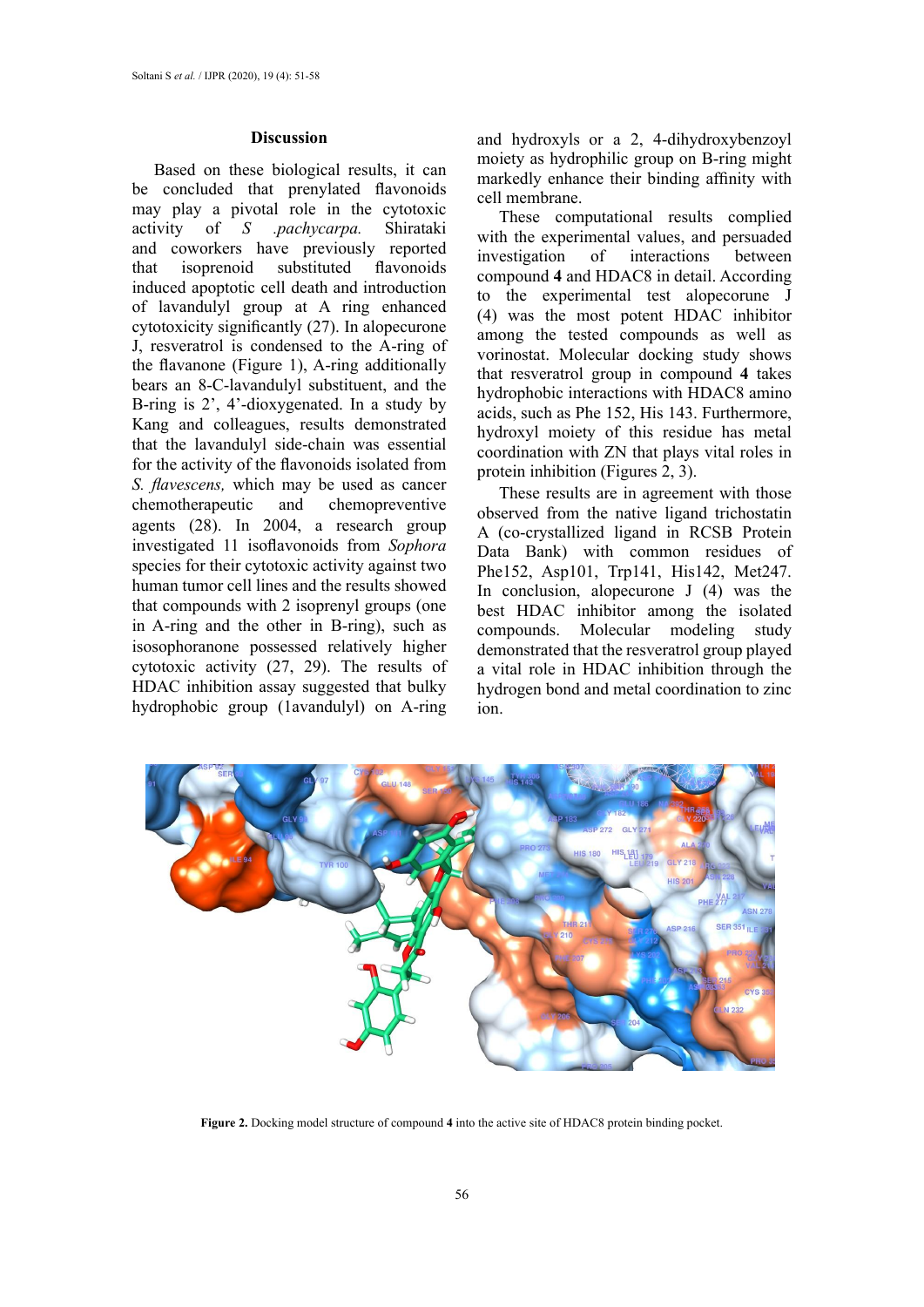

**Figure 3.** Binding model of compound **4** into active pocket of HDAC8.

#### **Conclusion**  $F_{\text{S}}$  **Figure 3.**  $F_{\text{S}}$

In the present study alopecurone J was the most active with  $IC_{50}$  values in the range of 9.97−30.91 μM against four cancer cell lines with potent pan-HDAC inhibitory activity (IC<sub>50</sub> = 0.08–3.85 μM). Molecular docking experiments of these compounds with HDAC8 displayed potential selective HDAC inhibitory. Molecular docking data showed consistent results in the *in-vitro* experiments with high selectivity towards HDAC8. The resveratrol group plays an important role in HDAC inhibition.

### **Supplementary material**

Supplementary material related to this article is available online, alongside Figures S1–S6.

### **Funding**

This research was financially supported by grants from the Mashhad University of Medical Sciences Research Council [grant number 958763].

### **References**

(1) Bolden JE, Peart MJ and Johnstone RW. Anticancer activities of histone deacetylase inhibitors. *Nat. Rev. Drug Discov.* (2006) 5: 769-84.

- (2) Kumboonma P, Senawong T, Saenglee S and Yenjai C and Phaosiri C. New histone deacetylase inhibitors from the twigs of *Melanorrhoea usitata. Med. Chem. Res.* (2018) 27: 2004-15.
- (3) Zhou Zh, Yang J and Kong AN. Phytochemicals in traditional Chinese herbal medicine: Cancer prevention and epigenetics mechanisms. *Curr. Pharmacol. Rep.* (2017) 3: 77-91.
- (4) Khan N, Jeffers M, Kumar S, Hackett C, Boldog F, Khramtsov N, Qian X, Mills E, Berghs SC and Carey N. Determination of the class and isoform selectivity of small-molecule histone deacetylase inhibitors. *Biochem. J.* (2008) 409: 581-9.
- (5) Brien GL, Valerio DG and Armstrong SA. Exploiting the epigenome to control cancer-promoting geneexpression programs. *Cancer Cell* (2016) 29: 464-76.
- (6) Boozari M, Soltani S and Iranshahi M. Biologically active prenylated flavonoids from the genus *Sophora* and their structure–activity relationship—A review. *Phytother. Res.* (2019) 33: 546-60.
- (7) Emami SA, Amin Ar Ramimeh E, Ahi A, Bolourian Kashy MR, Schneider B and Iranshahi M. Prenylated flavonoids and flavonostilbenes from *Sophora pachycarpa*. roots. *Pharm. Biol.* (2007) 45: 453-7.
- (8) Muminova B, Batirov EK, Yuldashev M and Inamova Z. Flavonoids from *Sophora griffithii* and *Goebelia pachycarpa. Chem. Nat. Compd.* (2006) 42: 108-9.
- (9) Mousavi SH, Motaez M, Zamiri Akhlaghi A, Emami SA and Tayarani-Najaran Z. *In-vitro* evaluation of cytotoxic and apoptogenic properties of *Sophora Pachycarpa. Iran J. Pharm. Res.* (2014) 13: 665.